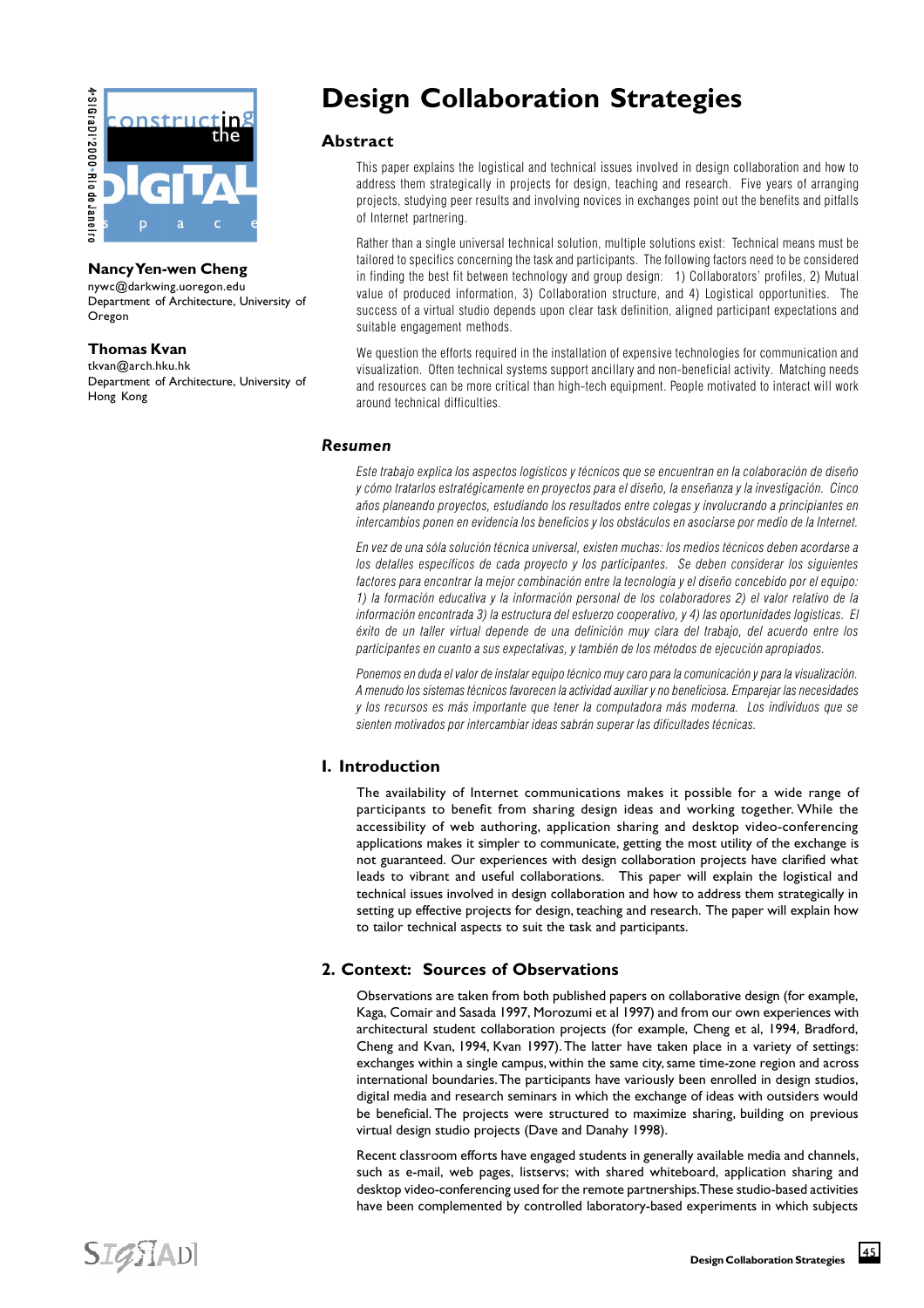have used whiteboards, text chat or voice, sometimes supplemented by video communication. The range of projects used in these various settings has explored a variety of design opportunities and collaborative strategies.

#### **3. Relevant Issues**

From Virtual Design Studios, we can see what factors shapes design collaboration and use these strategically in planning new projects. In these collaborations, we bring together individuals to work on a common design task using particular digital methods for communicating design concepts.

In deciding what technologies are appropriate, we need to look at the profile of the participants, the desired outcomes and the logistics of team structure and timing.

Others have identified similar dimensions of collaboration. For example, Dave and Danahy identify seven categories, with special emphasis on the Design Brief (including site and program) which they use to promote interaction. (1998) Kalay emphasizes that interdisciplinary teams need to have a digital P3 framework that represents the Products of collaboration (artefacts created), their Performance according to different criteria, and the Process of design. (1997) The participants' background includes their expectations for creating certain products that together satisfy their personal performance criteria. The expected outcomes are the idealized goals of the performance criteria. And the arrangement of the time schedules and team structure shape the dynamic group process. This triad is similar to a model of technologies presented in Vera et al (1998) in which it is noted that the selection of technology should depend upon the *task* (i.e. design, meeting, conflict resolution, social interaction, etc., Kalay's *Product*), *types of collaborators* (i.e. relative knowledge, social/hierarchical relationship, etc., *Process*) and *outcome measures* (i.e. quality of output, solution of problem, individual satisfaction, etc., *Performance*).

## **3.1 Collaborators' profiles**

Participants bring their own expertise, perspectives and objectives to a task. Within the multi-faceted world of design, team members can be trained with different sets of references and vocabularies that enrich the design process but make communication difficult. Specific to computer-supported communication, attitudes towards technology and technical preparation can facilitate or impair communication. What tools work well can depend on both experience and attitudes towards new techniques. Technical neophytes are more likely to be nostalgic over qualities of conventional design media than early adopters interested in exploring technology. Preferences for live or asynchronous media relate to the participants' working style (Kolarevic and Ng 1999). For those more introverted or prone to silent reflection, the efforts and costs associated with synchronous technologies are poorly utilized. Careful partnering can match complementary skills and attitudes for more effective teamwork. It can be postulated that design collaboration is in part a process of negotiation and, as Moore et al (1999) have noted, rapport has an effect on outcomes of negotiations. Although this is difficult to quantify in design contexts, it is a widely held belief.

Individual expectations for outcomes influence what is evaluated as a successful project. Those valuing interaction will count multiple interchanges as a positive mark. Those more efficiency-oriented, by contrast, could see frequent communications as a deterrent to individual productivity. At a certain stage of the design process, generating alternative solutions is a positive trait, but as the need for design resolution increases, introducing wide-ranging alternatives can slow-down the honing process.

## **3.2 Mutual value of produced information**

Individual motivations need to be considered in planning the results of the collaboration. Since alliances come together because of shared goals, their intended group products should appeal to the greatest number of participants. Projects in which individuals or small groups contribute to a larger whole provide an intrinsic motivation and peer pressure for full participation. If the resulting information is useful and accessible to both participants and outsiders, such as a Web-based resource, efforts become even more worthwhile. Authors who spend long hours crafting presentations work harder knowing that their efforts will be seen. The Internet allows them to get outside feedback from professional, academic and personal audiences and critique their own work in the context of their peers'.

In an example of using information as incentive, Dave and Danahy asked students to design projects for each other's location. Students were compelled to interact because each

*Figure 1. Student Grace Leung compared her own model of the Outdoor Art club with a model by Arief Prasasti.*

Outdo

or Art Club

.<br>Hillside Club



*Figure 2. Univ. of California at Berkeley Faculty Club model by Samuel Adams (upper left) was used by Daniel Leckman in collages & animations.*

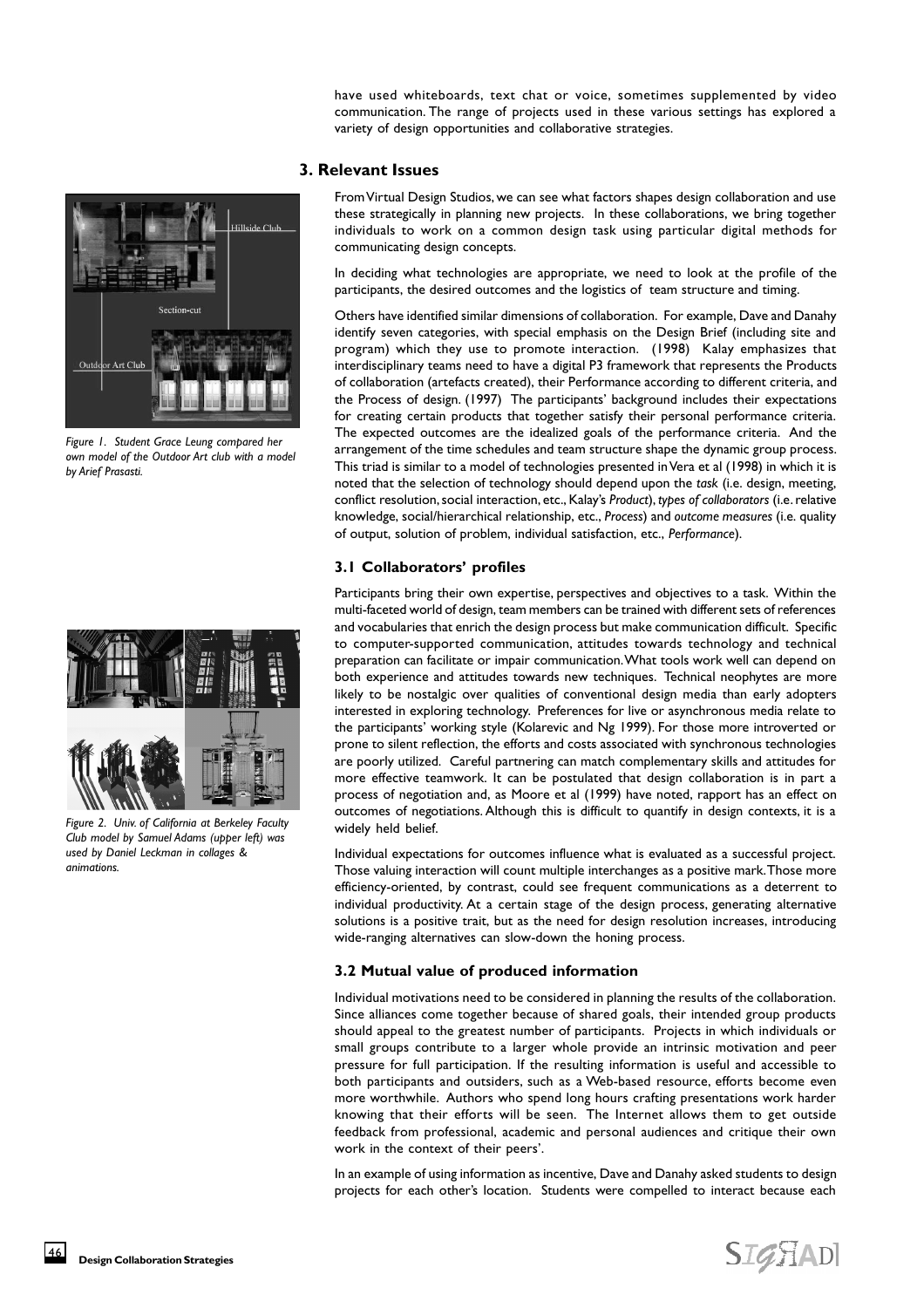

Figure 3. Virtual Design Studios 1993-1996 experimented with team structures.



Figure 4. Simpler partnering facilitates rapport in more recent experiments.



Figure 5. Progressive collaboration eases into large group interaction.

needed crucial site information from their partners. For similar reasons, we have paired students as clients for each other. In addition to reciprocal exchange, we have found that creating shared resources returns a great value for effort. At Oregon, we found sharing precedent case studies and kit of parts model components more valuable than recording early design work: the shared resources give incentive to use the web sites. We have also found that starting off design collaborations with site research to be more successful than more open-ended design collaborations because 1) the activity results in a more lasting resource, 2) individual responsibilities can be easily defined and 3) less personal investment is at stake in negotiations.

Resulting projects can be presented to reflect the teaching philosophy of the instructors. Instructors can selectively highlight quality work online or display all submissions neutrally. In the latter case, quality criteria can be discussed in class or online.

An example of team synergy took place in a Oregon Spring 2000 project for visualizing the work of Bernard Maybeck. Students were encouraged not only to share components, such as trusses, windows, furnishings and lighting fixtures, but also to work with each others' room models and renderings. They used the room models either for graphic comparisons of architectural aspects or to create fantasy compositions or animations. In sharing these products, students' high regard was evident when the most successful efforts were incorporated into other student's work. The strongest products were reused many times and contributed to the visual richness of the class's work. Weaker pieces were mercifully forgotten.(figure 1and 2)

#### **3.3 Collaboration structure**

Successful collaboration is characterized by a high quality of interaction that advances joint objectives. This requires careful scheduling so that time is allotted for developing rapport An online schedule can also clarify timing of actions and expectations for deliverables. For example, in monitoring design work, one critic had to explain when he would review the work. Otherwise, the students were expecting instant feedback as soon as they posted the work. By scheduling online interaction twice a week, he kept their expectations realistic.

Logistics of the team structure and role definition must also be considered. Group work requires careful coordination to reach a common goal and minimize redundant or contradictory efforts. To make full use of available resources, the work needs to be divided and individual responsibilities clarified. The work can be divided according to time (sequential turn-taking), location (separate territories) and team structure (roles), or a combination of the above. (Wing 1999)

The Virtual Design Studio project began in 1993 with students working in parallel from different locations. When we first tried teams spanning different schools, we had difficulty establishing strong collaboration. In the most successful teamwork of 1995, after an initial charrette, the team split the work by site and program. In spring 1996, assigned students to complementary roles so that their contributions would have less redundancy. We gave foreign students a local contact for designing a Monument to Hong Kong's 1997 changeover and we put programmers and designers together to facilitate use of the Web. (figure3)

The logistical difficulty of working with many schools lead us subsequently to simpler partnering arrangements. We have arranged a number of two and three school collaborations in which students only have to deal with one partner (fall 1996, spring 1997) or one local partner and a remote pair (spring 1999). Within the short time frame of several weeks available for most of the projects, participants find it easier to create a working relationship with just one or two remote partners. With fewer partners, tasks and roles can be parsed more casually and results can be coordinated more easily. (figure 4)

While the international work did not allow face-to-face interaction, local work has confirmed others' findings that face-to-face meetings much improve the rapport achievable with computer-supported interactions and accelerate the trust-building process. (Tang and Isaacs 1993, Morris et al 1999).

To ease the process of large group team dynamics, progressive collaboration can be used. In progressive collaboration, individual efforts are consolidated into larger and larger groups, allowing relationships to form gradually over time and special abilities to come to the fore. (Wing 1999) (figure 5) We did this in Fall 1999 when five sections of second year design students at Oregon shared responsibilities for documenting the downtown area of the small city of Corvallis, Oregon. Each student was responsible for contributing to a type of site documentation (physical model, digital drawings) and Web reports about a particular theme. Within each class, there were team leaders for the models, the drawings and the Web. Within each class, the subgroups worked on documenting one block of the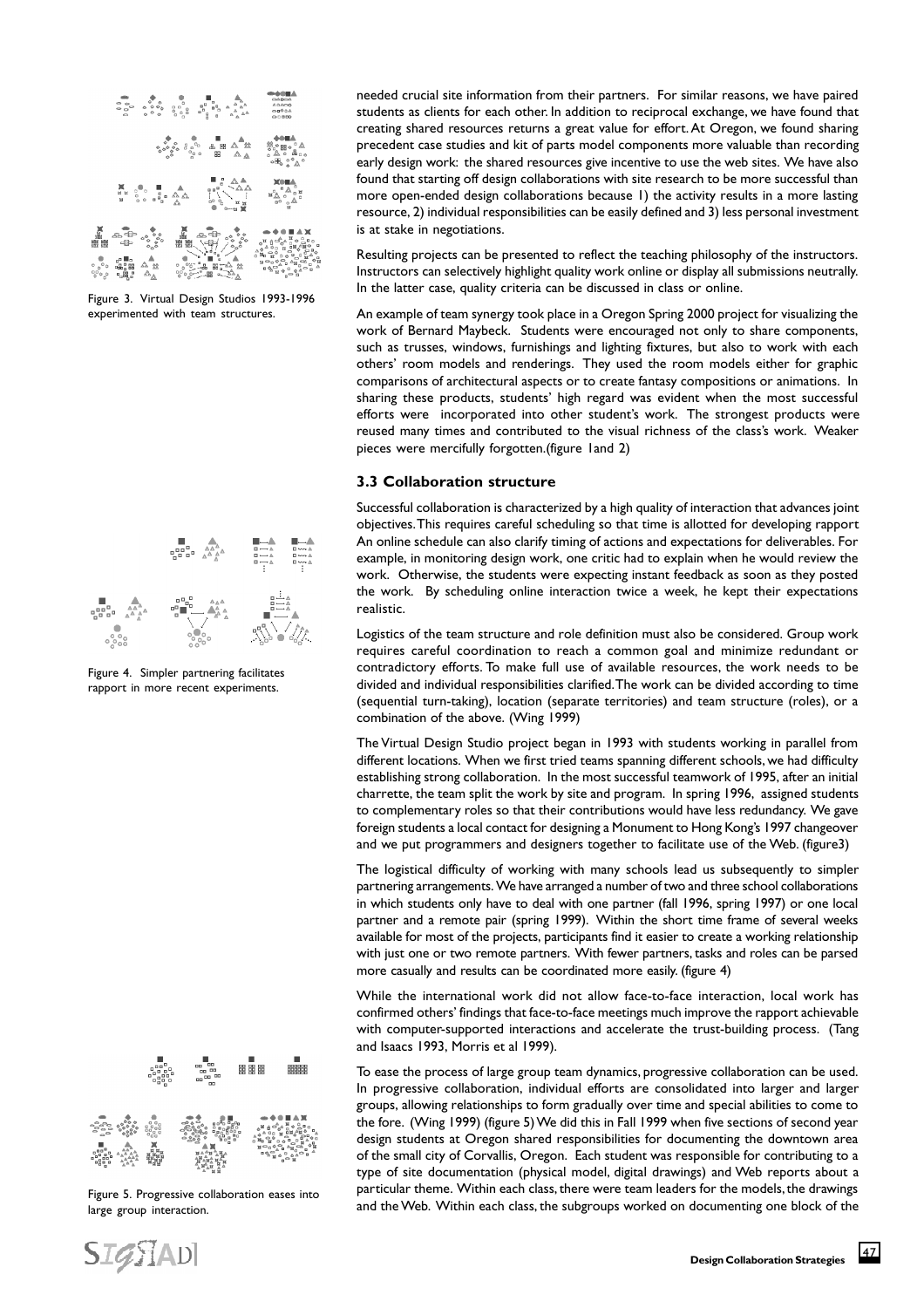# **References**

Bradford, J. W., N. Cheng, and T. Kvan (1994) "Virtual Design Studios," *The Virtual Studio*, ed. T. Maver and J. Petric. ECAADe '94, University of Strathclyde, Glasgow: 163-7.

Cheng, N. (1999). "Filling in Missing Links: Using the Internet to Strengthen a Learning Community," *Proceedings of the ACSA West Regional Meeting*, 91-98.

Cheng, N., T. Kvan, J. Wojtowicz, et. al. (1994). "Place Time and The Virtual Design Studio," *Reconnecting, ACADIA'94* ed. A. Harfmann and M. Fraser, Washington University, St. Louis, October 1994, 115-31.

Dave, B. and J. Danahy (1998). "Virtual Study Abroad and Exchange Studio," *Do Digital Design Studios Make a Difference? ACADIA '98,* ed. T. Seebohm and S. Van Wyk, Laval University, Quebec City, October 22-25, 1998: 100-115.

Gabriel, G. and M.L. Maher (1999). "Coding and modeling communication in architectural collaborative design," *Media and Design Process, ACADIA'99*, ed. J. Bermudez and O. Ataman, Salt Lake City, October 29-31, 1999: 152-166.

Kaga, A., C. Comair, and T. Sasada (1997). "Collaborative design system with network technologies," *Proceedings of the Second Conference on Computer Aided Architectural Design Research in Asia CAADRIA '97*, ed. Y.-T. Liu, J.-Y. Tsou and J.- H. Hou., National Chiao Tung University, Hsinchu, Taiwan: Hu's Publisher Inc., April 17-19, 1997: 187-96.

Kalay, Y. E. (1997). "P3: An integrated environment to support design collaboration," *Representation and Design ACADIA'97*, ed. J. P. Jordan, B. Mehnert and A. Harfmann., Cincinnati, Ohio: ACADIA, October 3-5, 1997: 192-205.

Kolarevic, B. and E. Ng (1999). "Netenabled Collective Design Authorship," *Media and Design Process ACADIA'99*, ed. J. Bermudez and O. Ataman, Salt Lake City, October 29-31, 1999: 302-315.

Kvan, T. (1997). "Studio teaching without meeting: Pedagogical aspects of a Virtual Design Studio," *Proceedings of the Second Conference on Computer Aided Architectural Design Research in Asia CAADRIA '97*, ed. Y. t. Liu, J.-Y. Tsou and J.-H. Hou., Taipei: Hu's Publisher Inc: 163-77.

Kvan, T., A. Vera, and R. West. (1997). "Expert and situated actions in collaborative design," *Proceedings of Second International Workshop on CSCW in Design*, *Second International Workshop on CSCW in Design,* ed. P. Siriruchatapong, Z. Lin and J.-P. Barthes. International Academic Publishers, Beijing, November 1997: 400-5.

Kvan, T., R. West, and A. Vera (1997). "Tools for a Virtual Design Community," *Preprints Formal Aspects of Collaborative CAD*, ed. M. L. Maher, J. S. Gero and F. Sudweeks, Key Centre of Design Computing , University of Sydney, Sydney: 109-23.

site and researching the theme of their report, afterwards submitting them to class leaders to be consolidated onto the Web. From the results, students could download dimensioned drawings in either raster or vector form and read about aspects of the city (i.e. outdoor space, uses and users, etc.)

#### **3.4** Logistics

While collaboration is easiest if schedules, objectives and participant backgrounds are similar, an exact match is neither likely nor necessary. Even small amounts of computersupported engagement can be valuable. Creating partnerships that vary from casual, lowinvestment critiques to highly structured technology-intensive interchanges can expose students to a spectrum of design perspectives and collaboration possibilities. Shared interests and agendas start collaborations; logistics of time, equipment and support shape the actual form of collaborations. In practice, differences in schedules, methods and agendas can limit the duration and scope of joint projects. For scheduling conflicts with other schools, we have found that a short phase of intensive interaction can be enriched through preparatory or follow-up asynchronous phases done at the convenience of each party.

In the case of the Maybeck project, Oregon students received input from a Maybeck scholar/builder in the region, local architectural and computer graphic experts, and their peers at the University of Washington. Students' inter-school exchange was limited to peer Web site critiques and shared model components due to scheduling conflicts that prevented live video exchange. Instructors shared educational resources such as scans of original drawings and digital design resources. In this situation, e-mail critiques allowed ideas to be diplomatically worded and the relative anonymity provided the benefit of a level playing field. With a very low level of technical investment, students at both sites benefited.

We anticipate that as telecommunications technology becomes more ubiquitous, opportunities for low-threshold projects will become more common across the curriculum.

# **4. Tuning Technology to Fit**

In determining what technology will be employed, a task's complexity and how it involves site, form and program all shape what tools work well. Technical tools are tuned for the representation of particular parts of the design process and particular content areas. For example, cultural meaning is easily delved in detail with text and still images, whereas composition questions can benefit from dynamic interaction with graphic elements. Textbased methods fit smoothly into many aspects of the design process because of their ease of use. The act of articulating designs from graphics into words encourages thoughtful reflection. (Kvan 1999).

Different phases of a project need different kinds of support. In the earlier phases, ambiguous phrases and sketches stimulate consideration of new possibilities. In construction detailing, the need to carefully examine proportions and assemblies and produce detailed construction documentation steers the project more towards CAD vector representations.

Live techniques such as video-conferencing and application sharing allow spontaneous interaction. By supporting direct interchanges, video-conferencing supports a level of familiarity unavailable through other means. Live discussion can bring faster or different resolution to issues that would otherwise take many e-mail exchanges (Tang and Isaacs 1993, Morozumi et al 1997, Morris et al 1999).

Synchronous interaction in video appears to provide no positive contribution to the design product itself when compared to text. Especially for visual tasks, seeing non-verbal responses of partners is less crucial than responsive audio accompanying shared task graphics (Dave and Danahy 1998, Tang and Isaacs 1993, Gabriel and Maher 1999). When audio and video channels are available, they are often filled with extraneous communication (Vera et al 1998).

Simpler asynchronous methods can be very suitable for group work. Work gets done when individuals are tackling tasks, not when they are in meetings (Poltrock 1999) and asynchronous methods allow individuals to work at their own pace without interruption. Indeed, graphic images can, at times, constrain exploration of design solutions when compared to text only (Kvan, Yip and Vera 1999). In comparing face-to-face, text and audio/ video design collaborations, both content and attributes of interactions are influenced by the medium of exchange (Gabriel and Maher 1999)

Because live methods are dependent on available bandwidth and do not demonstrably provide much benefit, our use of these methods have diminished. Low-cost IP video-